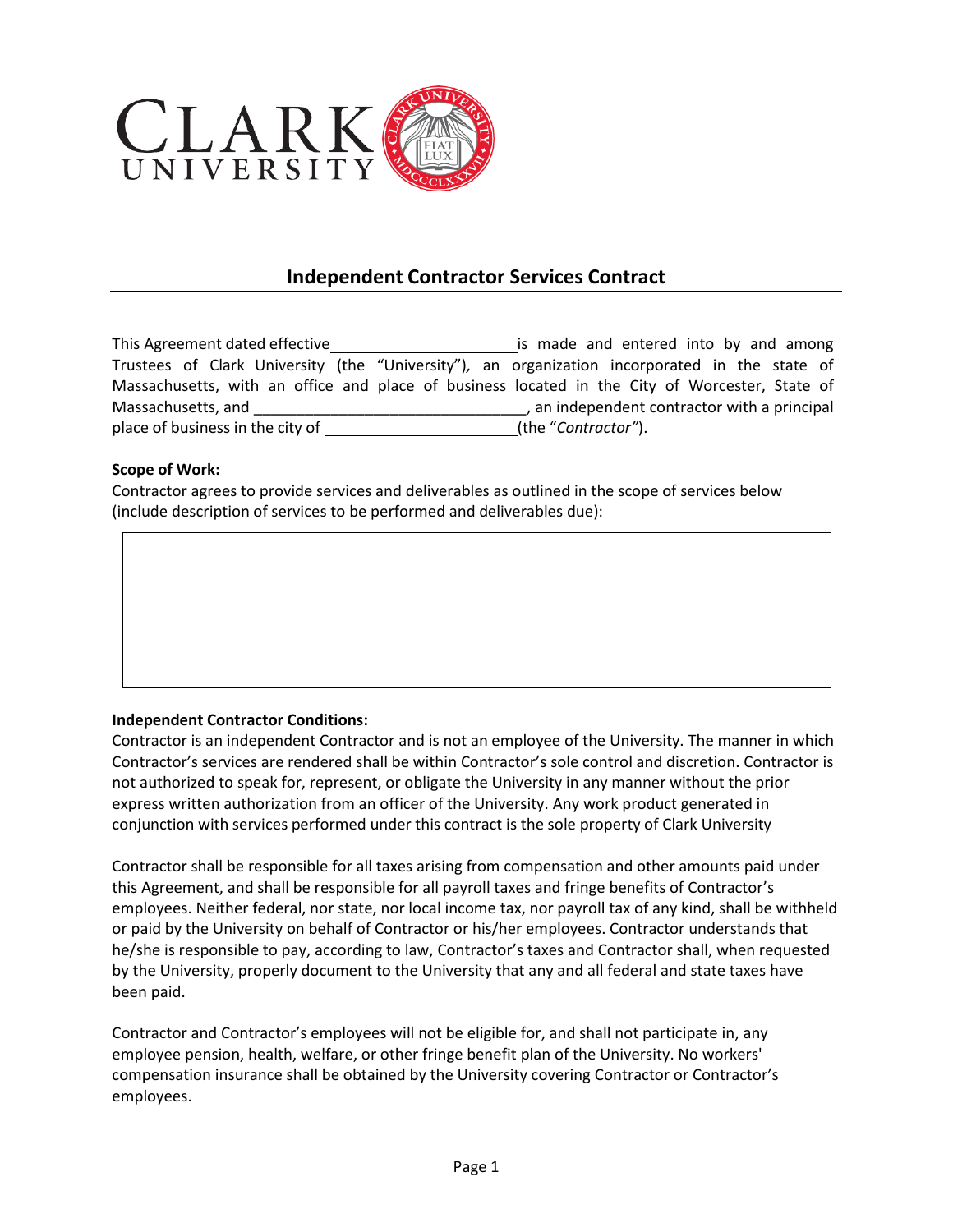If specifically requested by University in writing, prior to providing any services on campus or at any location where students are present, Contractor shall provide proof of a background clearance satisfactory to the University that is less than twelve (12) months old unless this provision is specifically waived by the parties in writing. The standards for the background clearance must comply those set forth in the Clark University policy for Background Checks for University Employees and must be completed prior to the commencement of services.

Contractor shall keep accurate records of account for all Work performed hereunder, and shall provide copies of it (except of that Work for which a fixed price has been quoted) to the University as required by the University. The University shall have the right, at all reasonable, times during regular business hours, to inspect and audit such records. Contractor shall preserve such records for 36 months after termination/cancellation/completion of this Contract.

Contractor and University intend this to be a contract for services and each considers the products and results of the services to be rendered by Contractor hereunder (the "Work") to be a work made for hire. Contractor acknowledges and agrees that the Work (and all rights therein, including, without limitation, copyright) belongs to and shall be the sole and exclusive property of University. If for any reason the Work would not be considered a work made for hire under applicable law, Contractor does hereby sell, assign, and transfer to University, its successors and assigns, the entire right, title and interest in and to the copyright in the Work.

Contractor warrants that all professional services performed under the Agreement shall be provided in a professional and workmanlike manner. Contractor further warrants that all documentation and deliverables, and all work-in-process, works of authorship, inventions, techniques, concepts, know-how, ideas, and other intellectual property created, developed, conceived or reduced to practice by Contractor hereunder, either solely or jointly with others (collectively, Intellectual Property) does not and shall not infringe upon any patent, trademark, copyright trade secret or other proprietary right of any third party. The University shall notify Contractor if and in what respect the University determines that any of the said Warranties have not been met. Contractor, at its sole expense, shall promptly provide the professional services required to meet the Warranties.

Contractor shall indemnify and hold the University, its directors, officers, employees, and representatives harmless from all claims, suits, demands, liabilities, causes of action, damages or costs arising from the wrongful or negligent acts or omissions of Contractor in the performance of this Contract. Contractor agrees that all Work performed under this Contract shall conform with all applicable federal, state and local laws, regulations and executive orders, and all amendments thereto, unless specifically exempt.

If Contractor should fail to perform the Work, or any part thereof, with the diligence necessary to insure its progress and completion as prescribed by the time schedule and shall fail to take such steps to remedy such default within five (5) days after written notice thereof from the University as the University shall direct, then the University, without prejudice to any of the other rights or remedies expressly provided for herein, may terminate this Contract, or any part hereof, by written notice to Contractor and shall have the right thereafter to take possession of all materials, equipment and the like. In such cases of termination, the University shall be relieved of all further obligations hereunder and Contractor shall be liable to the University for all costs incurred by the University in completing such Work in excess of the total compensation herein defined. In all other circumstances, should Contractor or University desire to terminate this Contract before the end date stipulated, it must provide the other party with at least 30 days written notice. If University exercises its right to terminate the Contract, University is only obligated to pay Contractor for all services rendered and reasonable expenses incurred up to the date of termination.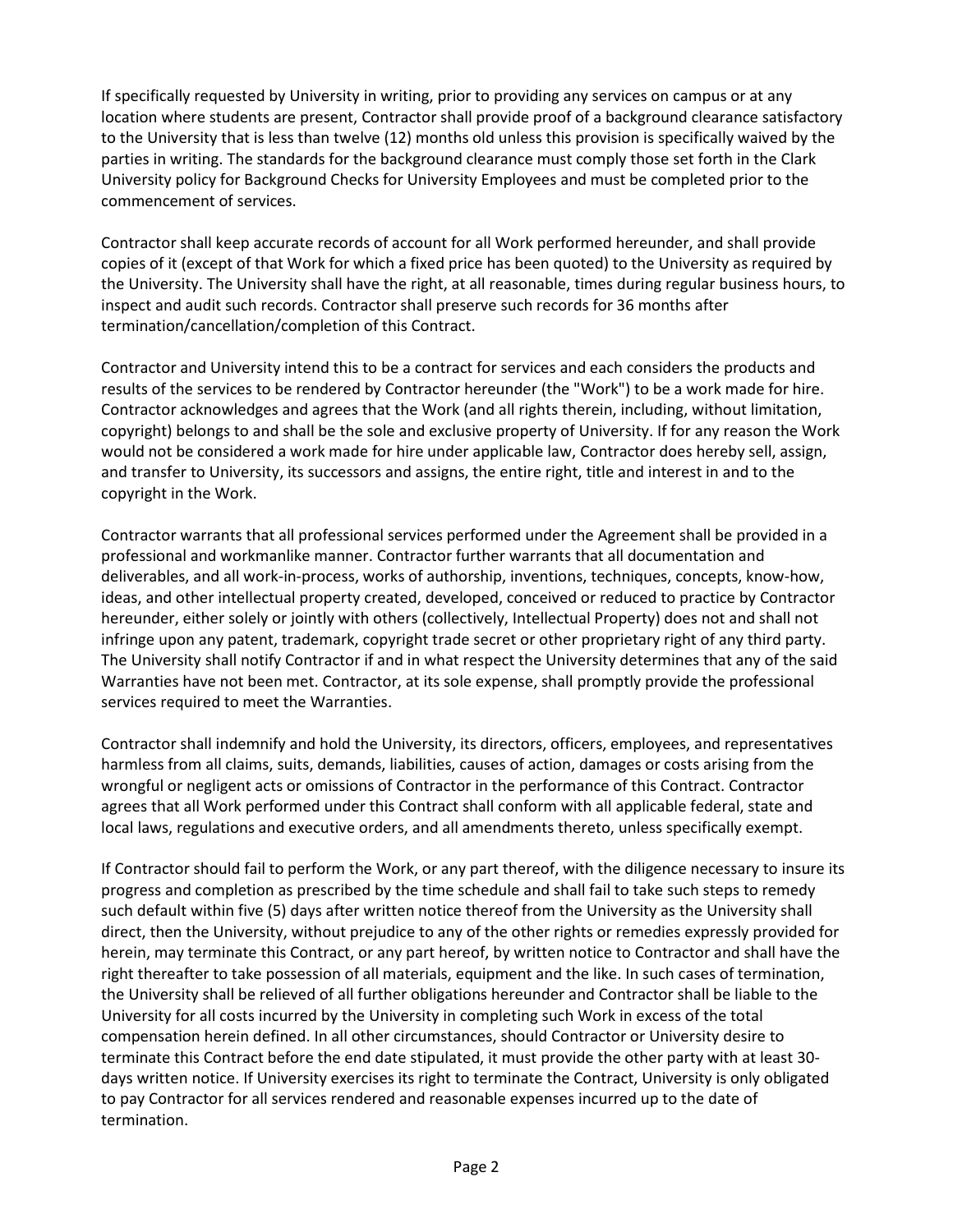If, because of force majeure, either party hereto is unable to carry out any of its obligations under this Contract, and if such party promptly gives to the other party hereto written notice of such force majeure, then the obligations of the party giving such notice shall be suspended to the extent made necessary by such force majeure and during its continuance, provided that the party giving such notice shall use its best efforts to remedy such force majeure insofar as possible with all reasonable dispatch. The term "force majeure" as used herein shall mean any causes beyond the control of the party affected thereby, such as, but not limited to, acts of God, acts of public enemy, insurrections, riots, strikes, lockouts, labor disputes, fires, explosions, floods, breakdowns or damage to plants, equipment or facilities, pandemic, embargoes, orders or acts of civil or military authority, or other causes of a similar nature. Upon the cessation of the force majeure event, the party that had given original notice shall again promptly give notice to the other party of such cessation.

It is recognized by the parties to this Agreement that the performance of services under this Agreement may provide or require access to confidential information of the University and necessitate contact with others engaged in confidential work for the University. Contractor agrees that during the period of performance of services pursuant to this Agreement, and for a period of five (5) years thereafter, Contractor agrees to keep secret and treat confidentially all confidential information of the University, including, but not limited to, all confidential information pertaining to member institutions, student records, financial records, students' or students' family financial records, fund raising activities and any other confidential information compiled or maintained internally by the University concerning the operation of the University. Contractor shall use at least the same degree of care to protect confidential information received hereunder as it does to protect and safeguard its own confidential information of a like nature, but in any event no less than a reasonable degree of care. Upon termination of performance of services pursuant to this Agreement, Contractor agrees to promptly return to the University any and all documents made or obtained by Contractor or its employees in the course of performance of services pertaining to or containing any of the confidential information referred to above, and not to make any written record of the information nor disclose such information to others nor make use of the information.

No amendment, modification or supplement to this Contract shall be binding unless it is in writing, signed by both parties' authorized representatives. All notices under this Contract shall be in writing and addressed to the University or Contractor as the case may be and directed to the individuals specified in this Contract. Neither this Contract nor any claim against the University arising directly or indirectly out of or in connection with this Contract shall be assignable by Contractor without the University's consent in writing. This Contract shall be binding upon and inure to the benefit of the parties to this Contract and their respective successors and permitted assigns.

The parties agree that this Contract together with the Scope of Work sets forth their entire agreement and there are no promises or understandings other than those stated herein. If the Contractor submitted a proposal/ agreement that is accepted by the parties, it is expressly understood that if there are any conflicts in the terms/provisions between the agreements, the terms/provisions of the University agreement prevails.

The laws of the Commonwealth of Massachusetts, without regard to any choice of law provisions, shall be applied to any dispute arising under this Agreement. The Courts of the Commonwealth of Massachusetts, state and federal, shall have exclusive jurisdiction over any dispute arising under this Agreement and the parties do hereby agree, and do submit, to such jurisdiction.